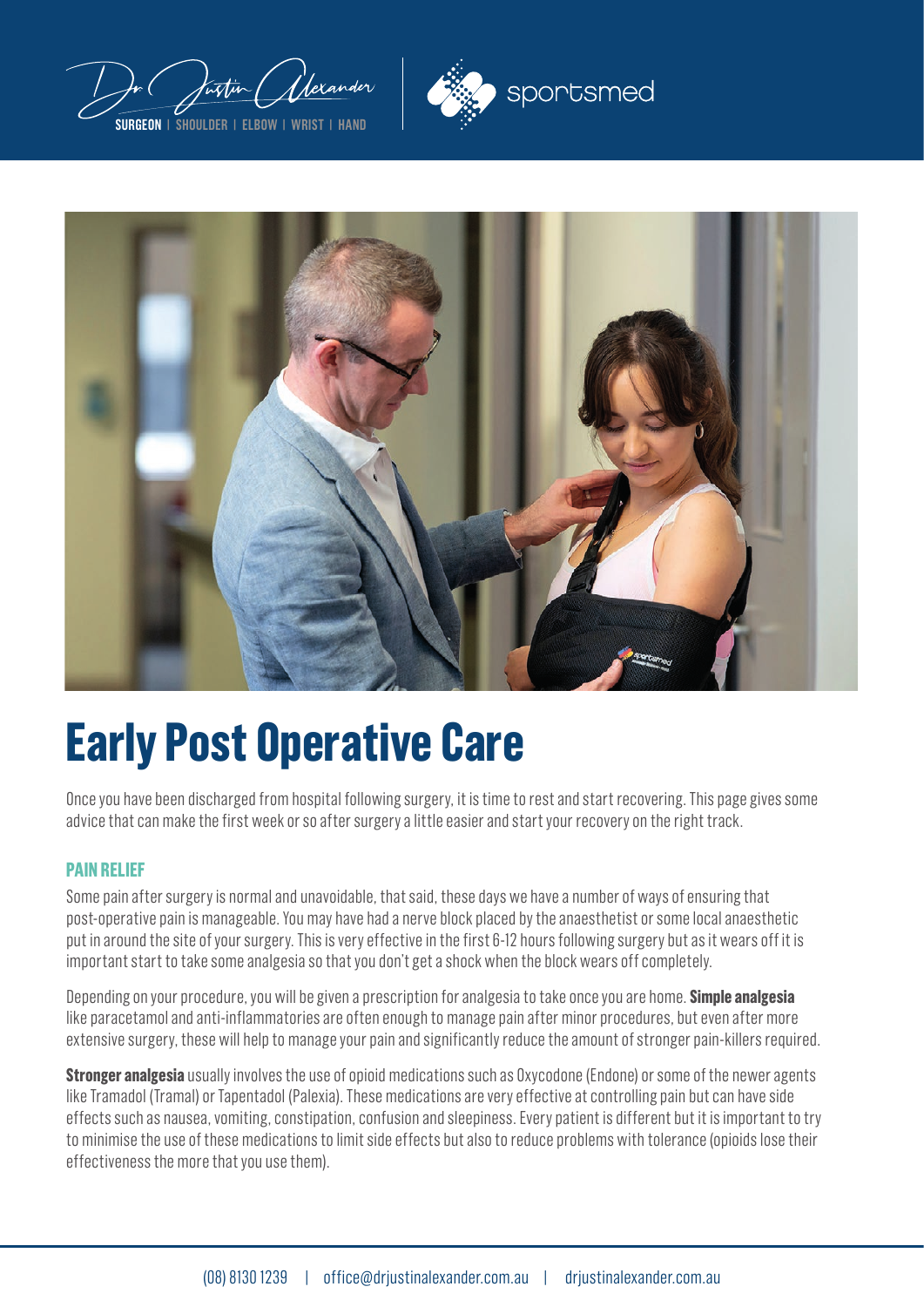



If your pain is not adequately managed post-operatively or if you are experiencing significant side effects please contact our hospital (24/7) and one of our experienced nurses will be able to discuss this with you or get in touch with Dr Alexander immediately.

#### **SWELLING CONTROL**

Keeping swelling to a minimum post-operatively is important optimise wound healing, reduce pain and start regaining mobility. Rest and elevation of the affected arm are the most important things you can do to minimise swelling.

**Resting your arm or hand** can be difficult as we instinctively use our upper limbs for almost all of our day-to-day activities. It is important to be as prepared as possible so that when you are recovering from surgery, you do not put yourself in a position where you have to use your arm. Some practical tips include:

- Take a minimum of one week off work, preferably two, even if you have a desk or office job.
- Make sure you have family or friends around who are willing to help with tasks around the house.
- Consider organising a short-term meal delivery service or house cleaning assistance.

**Elevation** is another simple measure that will have a dramatic effect on post-operative swelling. Following hand, wrist or even elbow procedures, the easiest and most effective method of elevation is to rest your hand on a few pillows or cushions either next to you or on your lap if sitting or over your chest if lying down. Using a sling while you are out and about can also be helpful. Elevation after shoulder procedures is not as relevant although resting the arm in a sling as directed by Dr Alexander or your physiotherapist is important (see below).

#### **USE OF A SLING**

Following most shoulder procedures and certain elbow procedures you will be given a sling to rest and immobilise your arm. One of our physiotherapists will fit this for you during your hospital stay and you will also be instructed on how to put on and take of your sling properly and safely.

Compliance with the use of a sling after surgery is critical. Early rehabilitation is a careful balance of protecting whatever repairs or reconstructions have been performed and keeping joints mobile to prevent stiffness. Your physio will guide you

through this process, monitor your progress and fine-tune your rehabilitation program as required to ensure you get the best result following surgery.

Whether or not you wear your sling overnight is a difficult question. In an ideal world you should to prevent involuntary and potentially unsafe arm movements while you are asleep. If you are unable to sleep with the sling in place, keeping your arm on the inside of a t-shirt (i.e. not through the sleeve) is one way of keeping your arm relatively immobile. Another practical tip for sleeping with a sling is to rest your elbow on a couple of pillows next to your body so that your arm does not fall behind your body. Many patients even find that sleeping in a recliner chair is the most comfortable option in the short term.

## **CASTS, BACKSLABS AND SPLINTS**

After certain hand, wrist or even elbow procedures, your arm will be placed in a temporary plaster splint (backslab). This is to give your arm a chance rest in a position that is comfortable and unlikely to cause stiffness. If your arm requires longerterm support, this plaster backslab will usually be replaced with a custom, thermoplastic splint often within 3-5 days of surgery by a hand therapist.

While you have a plaster backslab on, it is important to keep your slab and bandages dry. Nursing staff on the ward or in the day surgery unit will show you some tricks to do this. If your plaster does inadvertently get wet, please contact us so that we can organise a review or earlier conversion to a removable thermoplastic splint.

By the time you are fitted with your custom splint, the majority of post-operative swelling should have resolved, meaning that this splint should fit perfectly fro the remainder of your rehabilitation. That said, should you find your splint uncomfortable or loose, you should contact your therapist as this can often be adjusted very easily.

At the time your splint is fitted, your therapist will explain how to use your splint properly – when to take it off, how to put it back on, and what exercises you can be doing post-operatively. We find that the better **patients understand their condition and rehabilitation**, the better the results that can be achieved. It is important therefore to ask your therapist or Dr Alexander if at any point you are unsure of what you should and should not be doing as part of your rehabilitation.